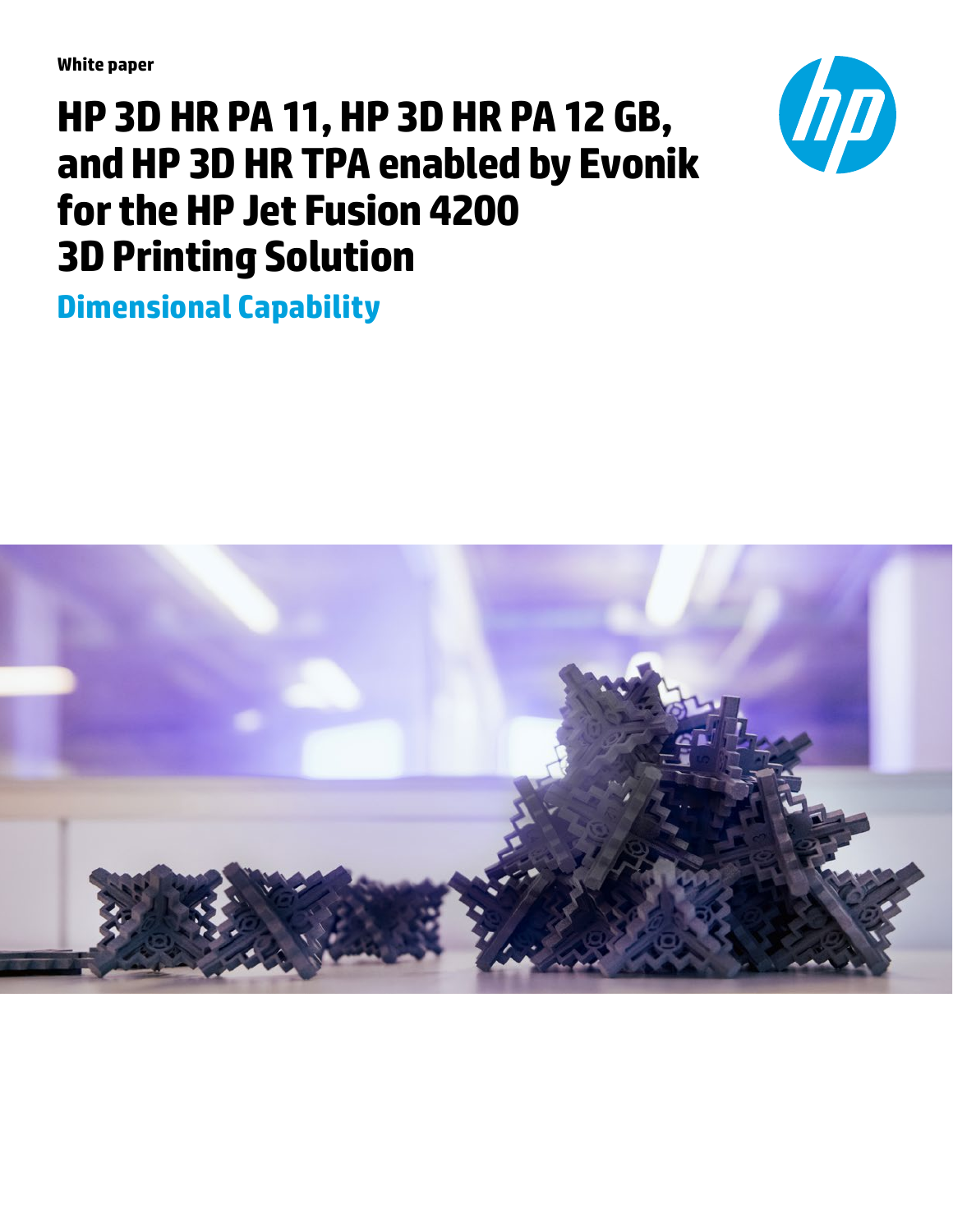#### **Introduction**

At HP, we are committed to providing part designers and part manufacturers with the technical information and resources needed to enable them to unlock the full potential of 3D printing and prepare them for the future era of digital manufacturing.

The aim of this whitepaper is to provide information on the dimensional capabilities that can be achieved with the HP Jet Fusion 4200 3D Printing Solution with HP 3D High Reusability (HR)<sup>1</sup> PA 11, HP 3D High Reusability (HR)<sup>2</sup> PA 12 Glass Beads (GB), and HP 3D High Reusability (HR) TPA enabled by Evonik.<sup>3</sup>

In this white paper, you will find:

- Tolerances in XY and Z for nominal dimensions ranging from 0 mm to 80 mm that can be achieved in the HP Jet Fusion 4200 3D Printing Solution, according to process capability index,
- A detailed explanation of the conditions under which these values were obtained,
- Additional information on the concept of process capability and dimensional tolerancing, and a glossary of key terms used.

## **HP Jet Fusion 4200 3D Printing Solution dimensional capability performance**

#### **Test jobs**

The dimensional capability performance of the HP Jet Fusion 4200 Series 3D Printing Solution with HP 3D HR PA 11, and HP 3D HR PA 12 GB were characterized using the HP dimensional capability characterization job (Figure 1), which contained 122 diagnostic parts distributed throughout the printable volume. The job included three different types of diagnostic parts and a total of 1,524 dimensions.



*Figure 1. HP dimensional capability characterization job*

<sup>1.</sup> HP Jet Fusion 3D Printing Solutions using HP 3D High Reusability PA 11 provide up to 70% powder reusability ratio, producing functional parts batch after batch. For testing, material is aged in real printing conditions and powder is tracked by generations (worst case for reusability). Parts are then made from each generation and tested for mechanical properties and accuracies.

<sup>2.</sup> HP Jet Fusion 3D Printing Solutions using HP 3D High Reusability PA 12 Glass Beads provide up to 70% powder reusability ratio, producing functional parts batch after batch. For testing, material is aged in real printing conditions and powder is tracked by generations (worst case for reusability). Parts are then made from each generation and tested for mechanical properties and accuracy.

<sup>3.</sup> HP Jet Fusion 3D Printing Solutions using HP 3D High Reusability TPA enabled by Evonik provide up to 80% powder reusability ratio, producing functional parts batch after batch. For testing, material is aged in real printing conditions and powder is tracked by generations (worst case for reusability). Parts are then made from each generation and tested for mechanical properties and accuracy.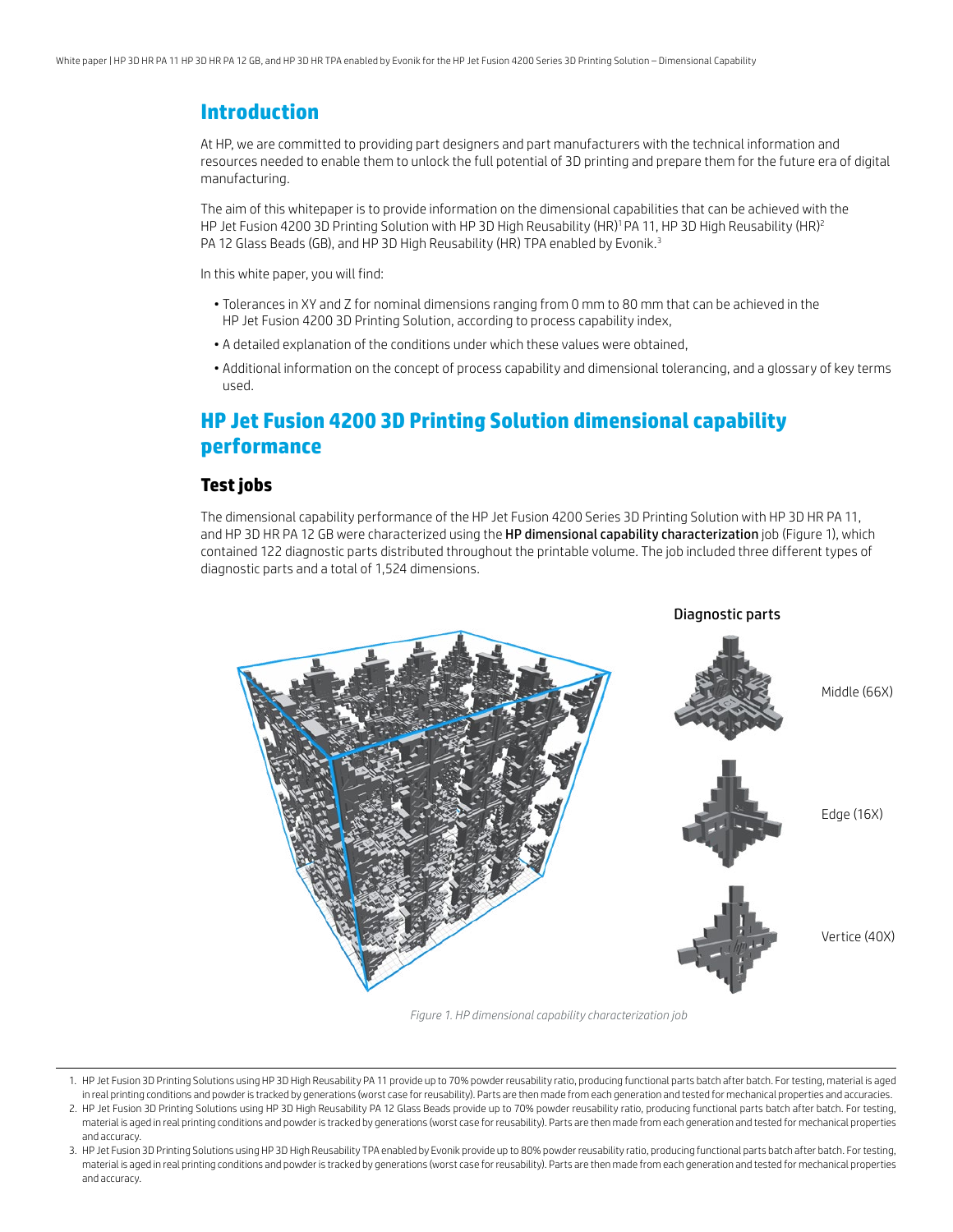The dimensional capability performance with HP 3D HR TPA enabled by Evonik was characterized with a different job, PQ\_Dimensional\_AC\_2 (Figure 2), which contained 140 diagnostic parts distributed throughout the printable volume. The job included 11 different types of diagnostic parts, including vertice, middle, and edge parts used in the HP Dimensional job, as well as other parts such as tensile type I (ASTM-D638) specimens, and dimensional parts with different thicknesses.

Diagnostic parts

*Figure 2. PQ\_Dimensional\_AC\_2 job*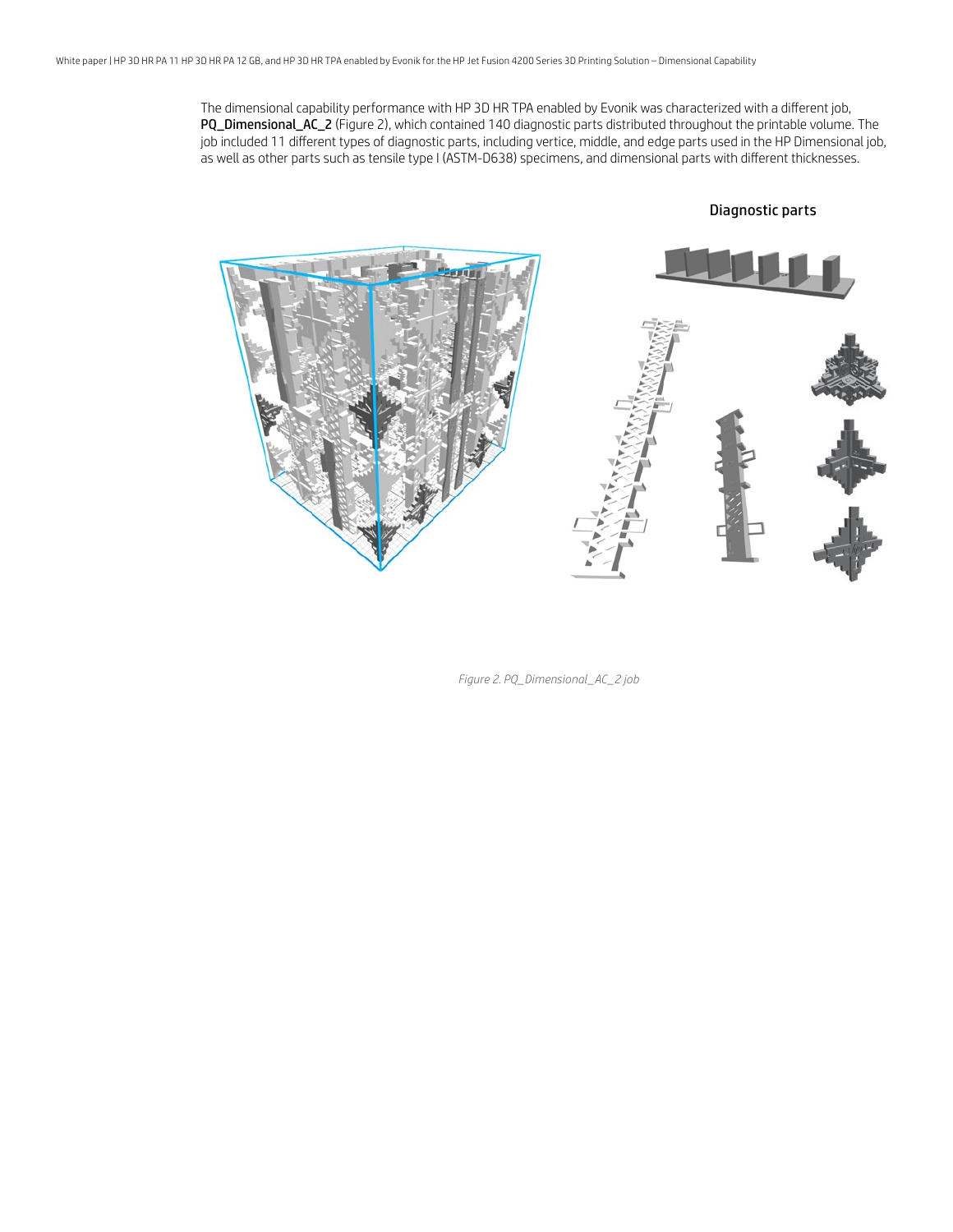#### **Performance results for HP 3D HR PA 11**

Testing was performed for HP 3D HR PA 11 with a 30% refresh ratio using the PA 11 Balanced print profile, natural cooling, and measured after bead-blasting with glass beads at 5-6 bars.

Table 1 shows the dimensional tolerances obtained during the characterization for a target process capability of  $C_{\text{obs}} = 1.33$  (4 sigma).

|                                                                         | <b>Nominal dimension</b> |         |           |              |              |        |  |  |  |  |  |  |
|-------------------------------------------------------------------------|--------------------------|---------|-----------|--------------|--------------|--------|--|--|--|--|--|--|
| Tolerances for $C_{\text{pk}} = 1.33^{\text{ii iii}}$<br>(in mm)        | $0 - 30$ mm              |         |           | $30 - 50$ mm | $50 - 80$ mm |        |  |  |  |  |  |  |
|                                                                         | <b>XY</b>                | Z       | <b>XY</b> | Z            | XY           |        |  |  |  |  |  |  |
| With the default setting for HP Jet<br>Fusion 4200 3D Printing Solution | ±0.30                    | $+0.42$ | ±0.36     | ±0.62        | ± 0.44       | ± 1.18 |  |  |  |  |  |  |

*i. Based on internal testing and measured using the HP dimensional capability characterization job. Results may vary with other jobs and geometries. ii. Using HP 3D HR PA 11 material, 30% refresh ratio, Balanced print profile, natural cooling, and measured after bead-blasting with glass beads at 5-6 bars. iii. Following all HP recommended printer setup and adjustment processes and printheads aligned using semi-automatic procedure.*

*Table 1. Dimensional capabilities for HP 3D HR PA 11. Target process capability of C<sub>pk</sub>=1.33.* 

|                                                                                                                                                      | <b>Nominal dimension</b> |             |       |              |              |        |  |  |  |  |  |
|------------------------------------------------------------------------------------------------------------------------------------------------------|--------------------------|-------------|-------|--------------|--------------|--------|--|--|--|--|--|
| Tolerances for $C_{nk} = 1.00^{\text{ii}}$<br>(in mm)                                                                                                |                          | $0 - 30$ mm |       | $30 - 50$ mm | $50 - 80$ mm |        |  |  |  |  |  |
|                                                                                                                                                      | <b>XY</b>                | Z           | XY    | Z            | XY.          |        |  |  |  |  |  |
| With the default setting for HP Jet<br>Fusion 4200 3D Printing Solution                                                                              | ±0.26                    | ±0.33       | ±0.31 | ±0.50        | ± 0.37       | ± 0.95 |  |  |  |  |  |
| i. Based on internal testing and measured using the HP dimensional capability characterization job. Results may vary with other jobs and geometries. |                          |             |       |              |              |        |  |  |  |  |  |

#### Table 2 shows the dimensional tolerances if the process capability target is set to  $C_{nk}$  = 1.0 (3 sigma).

*ii. Using HP 3D HR PA 11 material, 30% refresh ratio, Balanced print profile, natural cooling, and measured after bead-blasting with glass beads at 5-6 bars. iii. Following all HP recommended printer setup and adjustment processes and printheads aligned using semi-automatic procedure.*

*Table 2. Dimensional capabilities for HP 3D HR PA 11. Target process capability of C<sub>pk</sub>=1.00.*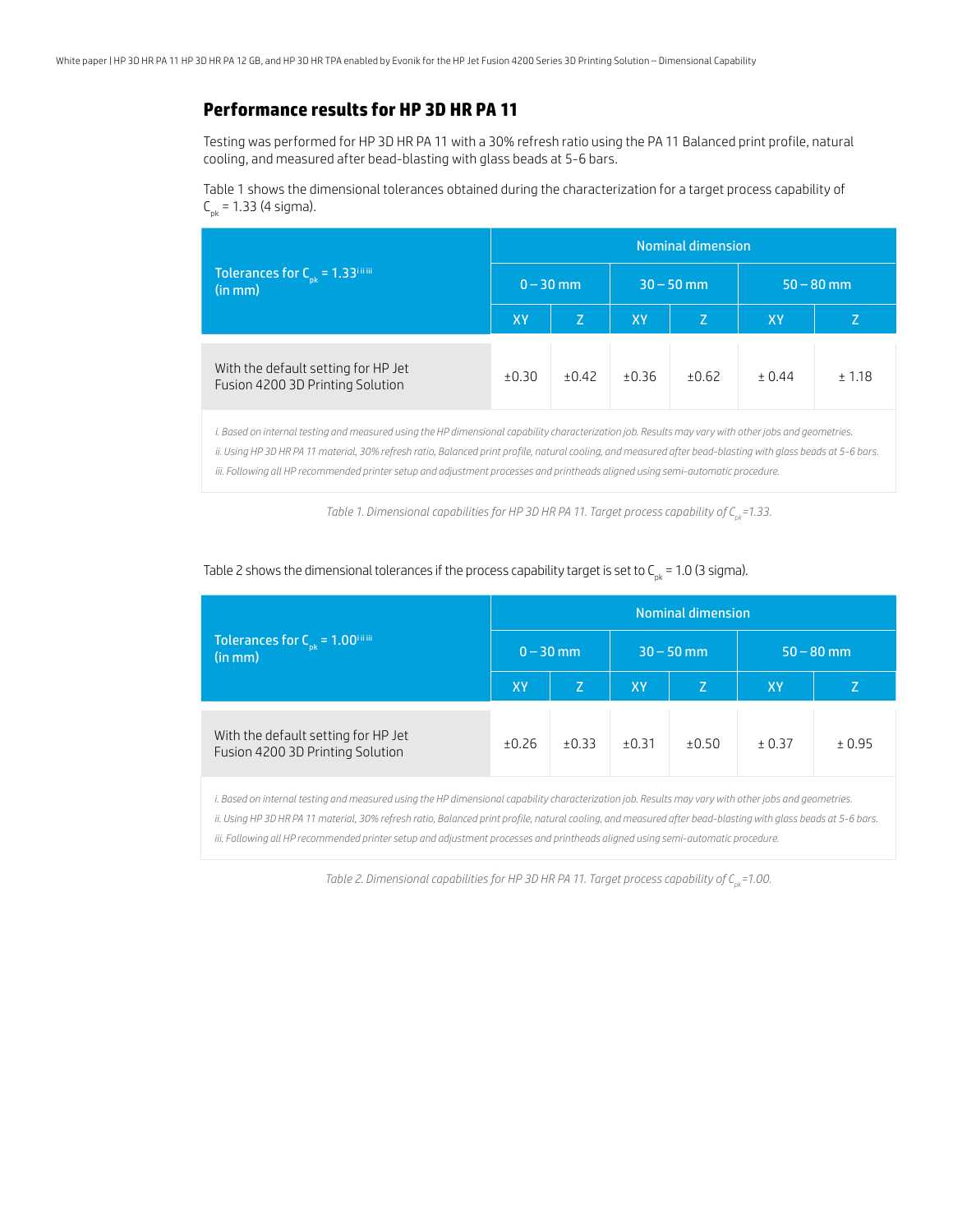#### **Performance results for HP 3D HR PA 12 GB**

Testing was performed for HP 3D HR PA 12 GB with a 30% refresh ratio using the PA 12 GB Balanced print profile, natural cooling, and measured after bead-blasting with glass beads at 5-6 bars.

Table 3 shows the dimensional tolerances obtained during the characterization for a target process capability of  $C_{\text{ab}}$ = 1.33 (4 sigma).

|                                                                         | <b>Nominal dimension</b> |       |                |              |              |       |  |  |  |  |  |  |
|-------------------------------------------------------------------------|--------------------------|-------|----------------|--------------|--------------|-------|--|--|--|--|--|--|
| Tolerances for $C_{pk} = 1.33^{\text{ii iii}}$<br>(in mm)               | $0 - 30$ mm              |       |                | $30 - 50$ mm | $50 - 80$ mm |       |  |  |  |  |  |  |
|                                                                         | XY                       | Z     | <b>XY</b><br>Z |              | XY           |       |  |  |  |  |  |  |
| With the default setting for<br>HP Jet Fusion 4200 3D Printing Solution | ±0.39                    | ±0.68 | ±0.39          | ±0.81        | ± 0.39       | ± 1.2 |  |  |  |  |  |  |

*i. Based on internal testing and measured using the HP dimensional capability characterization job. Results may vary with other jobs and geometries.*

*ii. Using HP 3D HR PA 12 Glass Beads material, 30% refresh ratio, PA12 Glass Beads Balanced print profile, natural cooling, and measured after bead-blasting with glass beads at 5-6 bars.*

*iii. Following all HP recommended printer setup and adjustment processes and printheads aligned using semi-automatic procedure.*

*Table 3. Dimensional capabilities for HP 3D HR PA 12 Glass Beads. Target process capability of C<sub>pk</sub>=1.33.* 

| Table 4 shows the dimensional tolerances if the process capability target is set to $C_{\alpha k}$ = 1.0 (3 sigma). |  |  |  |
|---------------------------------------------------------------------------------------------------------------------|--|--|--|
|---------------------------------------------------------------------------------------------------------------------|--|--|--|

|                                                                         | <b>Nominal dimension</b> |       |                 |              |              |        |  |  |  |  |  |
|-------------------------------------------------------------------------|--------------------------|-------|-----------------|--------------|--------------|--------|--|--|--|--|--|
| Tolerances for $C_{pk} = 1.00^{\text{ii iii}}$<br>(in mm)               | $0 - 30$ mm              |       |                 | $30 - 50$ mm | $50 - 80$ mm |        |  |  |  |  |  |
|                                                                         | <b>XY</b>                | Z     | <b>XY</b><br>Z. |              | <b>ΧΥ</b>    | Z.     |  |  |  |  |  |
| With the default setting for<br>HP Jet Fusion 4200 3D Printing Solution | ±0.32                    | ±0.52 | ±0.32           | ±0.62        | ± 0.32       | ± 0.97 |  |  |  |  |  |

*i. Based on internal testing and measured using the HP dimensional capability characterization job. Results may vary with other jobs and geometries.*

*ii. Using HP 3D HR PA 12 Glass Beads material, 30% refresh ratio, PA12 Glass Beads Balanced print profile, natural cooling, and measured after bead-blasting with glass beads at 5-6 bars.* 

*iii. Following all HP recommended printer setup and adjustment processes and printheads aligned using semi-automatic procedure.*

*Table 4. Dimensional capabilities for HP 3D HR PA 12 Glass Beads. Target process capability of C<sub>ne</sub>=1.00.*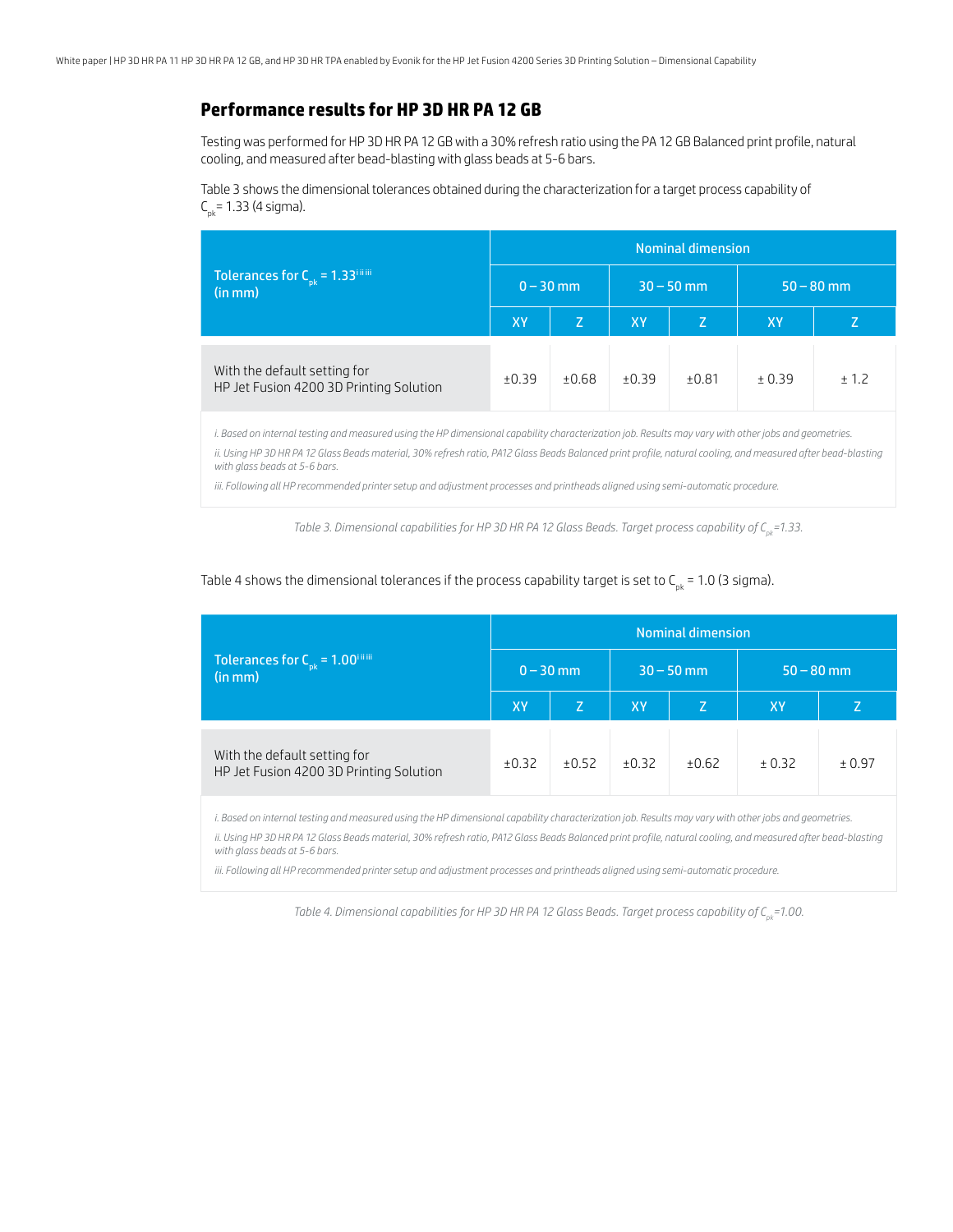### **Performance results for HP 3D HR TPA enabled by Evonik**

Testing was performed for HP 3D HR TPA enabled by Evonik with a 20% refresh ratio using the TPA Balanced print profile, natural cooling, and measured after bead-blasting with glass beads at 5-6 bars.

Table 5 shows the dimensional tolerances obtained during the characterization for a target process capability of  $C_{\text{obs}} = 1.33$  (4 sigma).

|                                                                             | <b>Nominal dimension</b> |             |          |              |              |         |  |  |  |  |  |  |
|-----------------------------------------------------------------------------|--------------------------|-------------|----------|--------------|--------------|---------|--|--|--|--|--|--|
| Tolerances for $C_{pk} = 1.33^{\text{ii iii}}$<br>(in mm)                   |                          | $0 - 30$ mm |          | $30 - 50$ mm | $50 - 80$ mm |         |  |  |  |  |  |  |
|                                                                             | XY                       | Z           | XY<br>Z. |              | XY           |         |  |  |  |  |  |  |
| With the default setting for the<br>HP Jet Fusion 4200 3D Printing Solution | ±0.36                    | ±0.79       | ±0.44    | ±1.18        | ± 1.17       | $+2.36$ |  |  |  |  |  |  |

*i. Based on internal testing and measured using the PQ\_Dimensional\_AC\_2 job. Results may vary with other jobs and geometries.*

*ii. Using HP 3D HR TPA enabled by Evonik, 20% refresh ratio, TPA Balanced print profile, natural cooling, and measured after bead-blasting with glass beads at 5-6 bars.*

*iii. Following all HP-recommended printer setup and adjustment processes and printheads aligned using semi-automatic procedure.*

*Table 5. Dimensional capabilities for HP 3D HR TPA enabled by Evonik. Target process capability of C<sub>nk</sub>=1.33.* 

Table 6 shows the dimensional tolerances if the process capability target is set  $C_{pk}$  = 1.00 (3 sigma).

|                                                                         | <b>Nominal dimension</b> |       |                 |              |              |         |  |  |  |  |  |
|-------------------------------------------------------------------------|--------------------------|-------|-----------------|--------------|--------------|---------|--|--|--|--|--|
| Tolerances for $C_{pk} = 1.00^{\text{ii iii}}$<br>(in mm)               | $0 - 30$ mm              |       |                 | $30 - 50$ mm | $50 - 80$ mm |         |  |  |  |  |  |
|                                                                         | <b>XY</b>                | Z     | <b>XY</b><br>Z. |              | <b>XY</b>    | Z       |  |  |  |  |  |
| With the default setting for<br>HP Jet Fusion 4200 3D Printing Solution | ±0.28                    | ±0.59 | ±0.31           | ±0.94        | ± 0.92       | $+1.94$ |  |  |  |  |  |

*i. Based on internal testing and measured using the PQ\_Dimensional\_AC\_2 job. Results may vary with other jobs and geometries.*

*ii. Using HP 3D HR TPA enabled by Evonik, 20% refresh ratio, TPA Balanced print profile, natural cooling, and measured after bead-blasting with glass beads at 5-6 bars.*

*iii. Following all HP-recommended printer setup and adjustment processes and printheads aligned using semi-automatic procedure.*

*Table 6. Dimensional capabilities for HP 3D HR TPA enabled by Evonik. Target process capability of C<sub>ne</sub>=1.00.*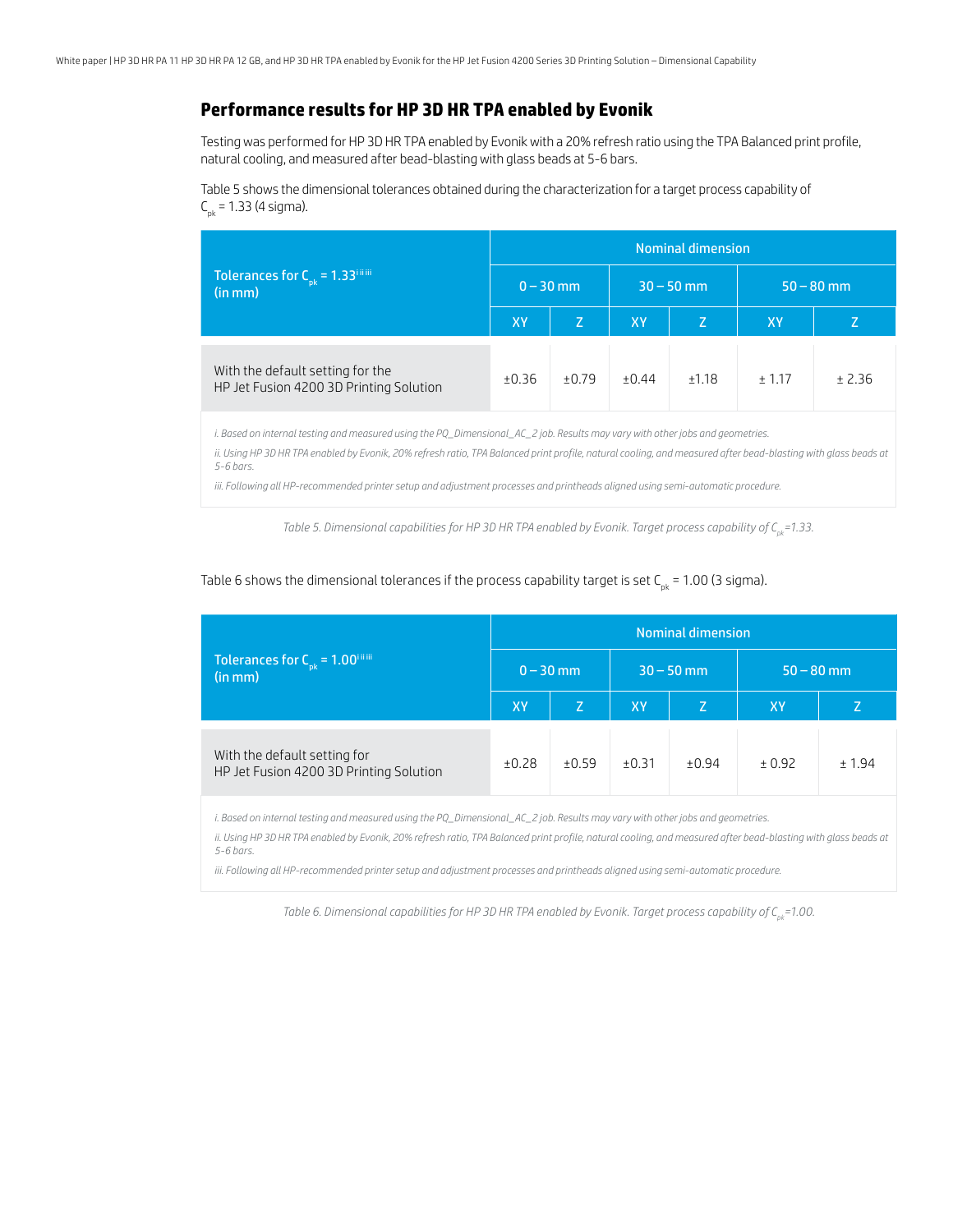## **Appendix 1: Understanding process capabilities**

Process capability determines whether a process meets a specification. The process capability index or process capability ratio  $(C_{nk})$  is a statistical measure of process capability. It quantifies the ability of a process to produce output within specification limits.

When talking about a dimensional specification, the  $C_{pk}$  measures the statistical probability that a certain process produces a dimension within its tolerance range. The higher the  $C_{nk}^k$  value the better, meaning that more measurements will be within the tolerance range.

For a process to be capable, it needs to be both repeatable and accurate.

Repeatability is how close multiple measurements are to each other (also called precision).

Accuracy is how close a measurement value is to the specified nominal.

The capability of a process is then a function of two parameters:

- $\bullet$  How repeatable it is compared to the width of the specification limits, measured by the  $C_{p}$
- How accurate it is, measured by the bias



*Capability =*  $C_{pk} = C_p * (1 - 2 * bias)$ 

*Figure 3. Relationship between bias and variability*

This concept only holds meaning for processes that are in a state of statistical control with an output that is approximately normally distributed.

Both conditions happen when dealing with the dimensional quality control of HP MJF–produced parts where the output is the dimensional value of the different geometrical features of a part.

Dimensional quality control processes define an upper specification limit (USL) and lower specification limit (LSL), also called the "tolerance range" of the process. The target of the process is the center of this range, typically the nominal dimension value.

The objective to have a well-controlled dimensional process is to have its normal distributed population of measurements:

- $\bullet$  With a variability (calculated as standard deviation) that "fits" in the tolerance range.  ${\sf C_p}$  measures how well the variability fits within the tolerance range.
- With a mean (average) as close as possible to the target. The deviation is measured by the bias.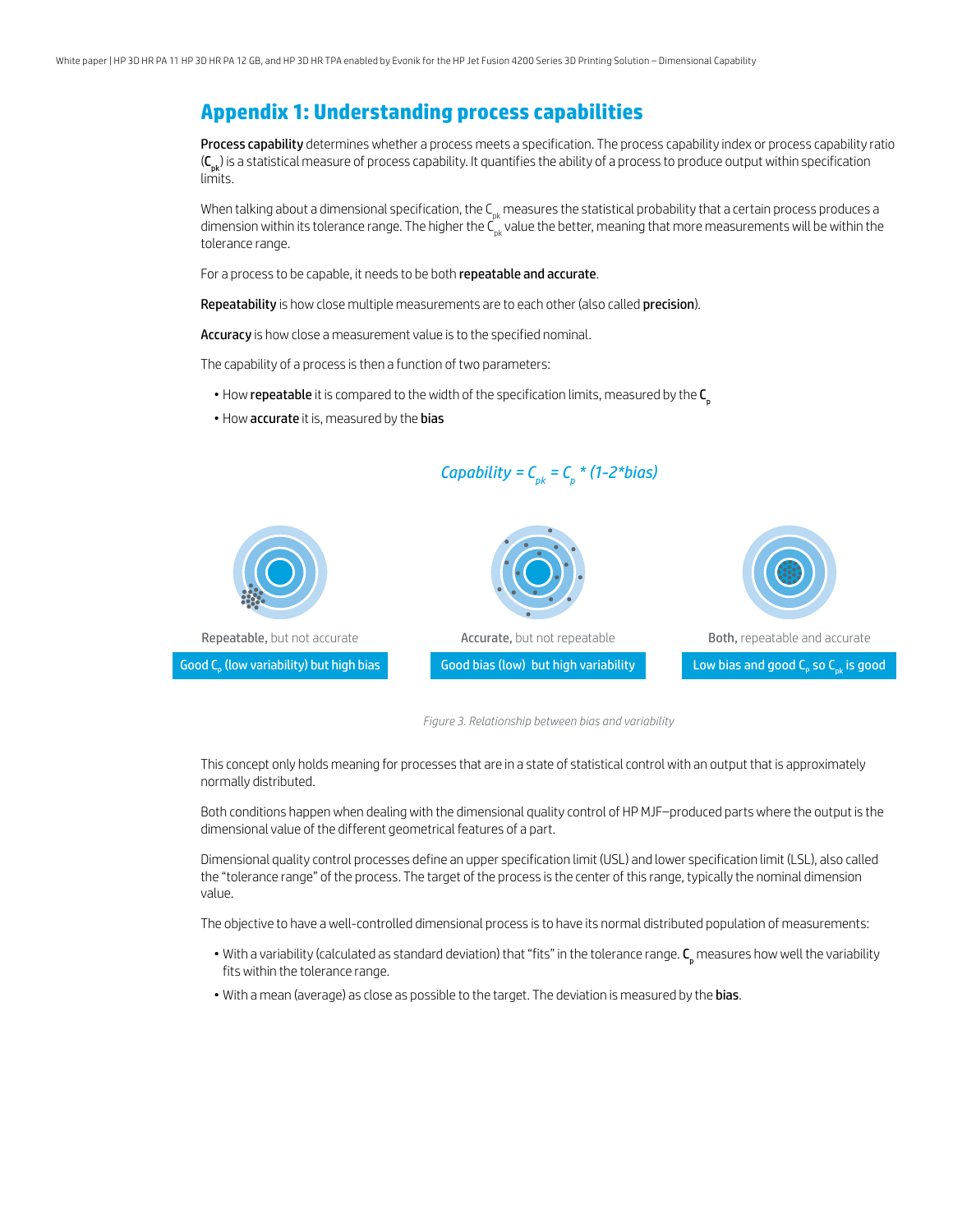Only if both conditions are met, process capability measured by  $C_{pk}$  is considered good:



*Figure 4. Process capability C<sub>pk</sub> scenarios* 

The mathematical calculation of these parameters is as follows:

$$
C_p = \frac{\text{Specification width}}{\text{Process width}} = \frac{\text{(USL - LSL)}}{6\sigma}
$$

Standard deviation estimates the sigma and quantifies the variability and dispersion of the process.

 $\mathsf{C}_\mathsf{p}$  should always be greater than 1.00 for the variability to fit within the tolerance range.

$$
C_{pk} = min\left\{\frac{[USL - \mu J]}{3 \cdot \sigma}, \frac{[\mu - LSL]}{3 \cdot \sigma}\right\}
$$

The statistical mean estimates the mu  $(\mu)$ .

Therefore:

- C<sub>pk</sub> "measures" the distance of the mean to the closer specification limit, which could be the upper or the lower limit.
- $C_{\rm pk}$  takes into account how centered the process is ( $C_{\rm pk} \le C_{\rm pb}$ ).
- For a perfectly centered process,  $C_p = C_{pk}$ .
- $\bullet$  If C<sub>p</sub> > C<sub>pk</sub>, it is possible to increase the C<sub>pk</sub> by readjusting the mean of the process.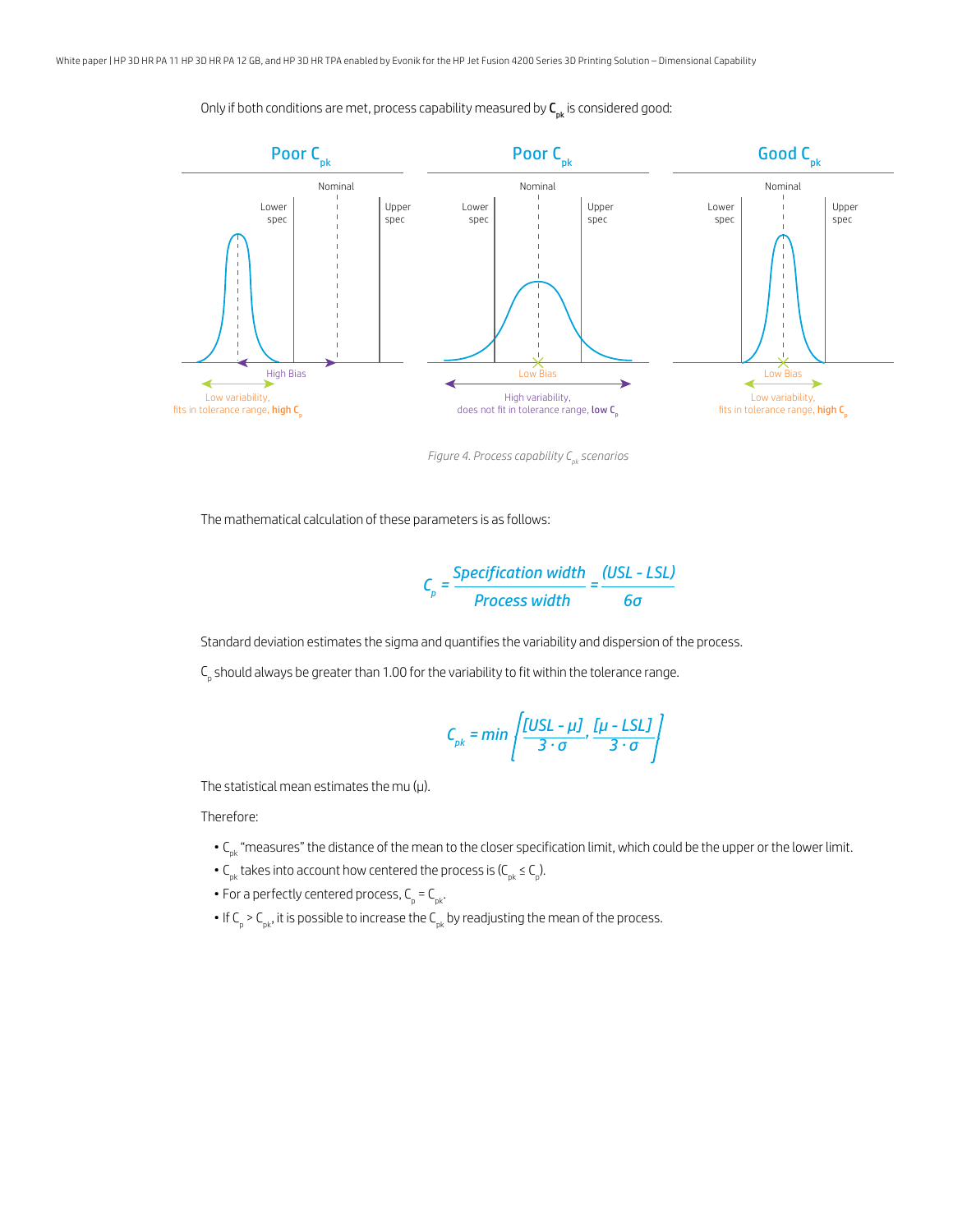Table 7 displays the relevant  $C_{nk}$  values and their correlation with process yields.

|                                      | $C_{pk}$  | <b>Sigma</b><br>level | <b>Dimensions</b><br>within specs (%) | <b>Dimensions</b><br>out of specs<br>(units per million) | Part yield for a part<br>with 10 dimensions<br>$(\%)$ |         |
|--------------------------------------|-----------|-----------------------|---------------------------------------|----------------------------------------------------------|-------------------------------------------------------|---------|
| 100%                                 | 0.33      | 1                     | 68.27                                 | 317,300                                                  | 2.20                                                  |         |
| inspection<br>$\overline{c}$<br>0.67 |           | 95.45                 | 45,500                                | 62.77                                                    |                                                       |         |
|                                      | 3<br>1.00 |                       |                                       | 2,700                                                    | 97.33                                                 |         |
| <b>Statistical</b>                   | 1.33      | $\overline{4}$        | 99.9937                               | 63                                                       | 99.94                                                 | Desired |
| process                              | 1.50      | 5                     | 99.99966                              | 3.4                                                      | 100                                                   |         |
| control                              | 1.67      | 6                     | 99.99997                              | 0.6                                                      | 100                                                   |         |

*Table 7. Cpk and process yield correlation*

For a part to be considered good, all the specified dimensions need to be within tolerances. Therefore, the part yield is a metric that can be calculated as the statistical sum of the single dimension success rate. In Table 7, an example for a part with 10 dimensions is shown in the right column.

For C<sub>nk</sub> values below 1.00, the yield is such that the best quality control method is 100% inspection, and the general fabrication process is to over-produce and send only the parts that meet the tolerance requirements. This is a costly but reasonable process, especially for low-volume production.

For  $C_{pk}$  values above 1.00 (3 sigma), the dimensional success rate and the yield begin to approach each other, and statistical process control starts to become a viable option. This means that after the process has demonstrated that it is statistically and consistently achieving  $C_{nk}$  above 1.00 for all dimensions, random parts could be audited for each lot of parts.

Generally, a  $C_{pk}$  of 1.33 (4 sigma) is desired to ensure enough of a margin for statistical process control, especially when dealing with multi-part complex mechanisms.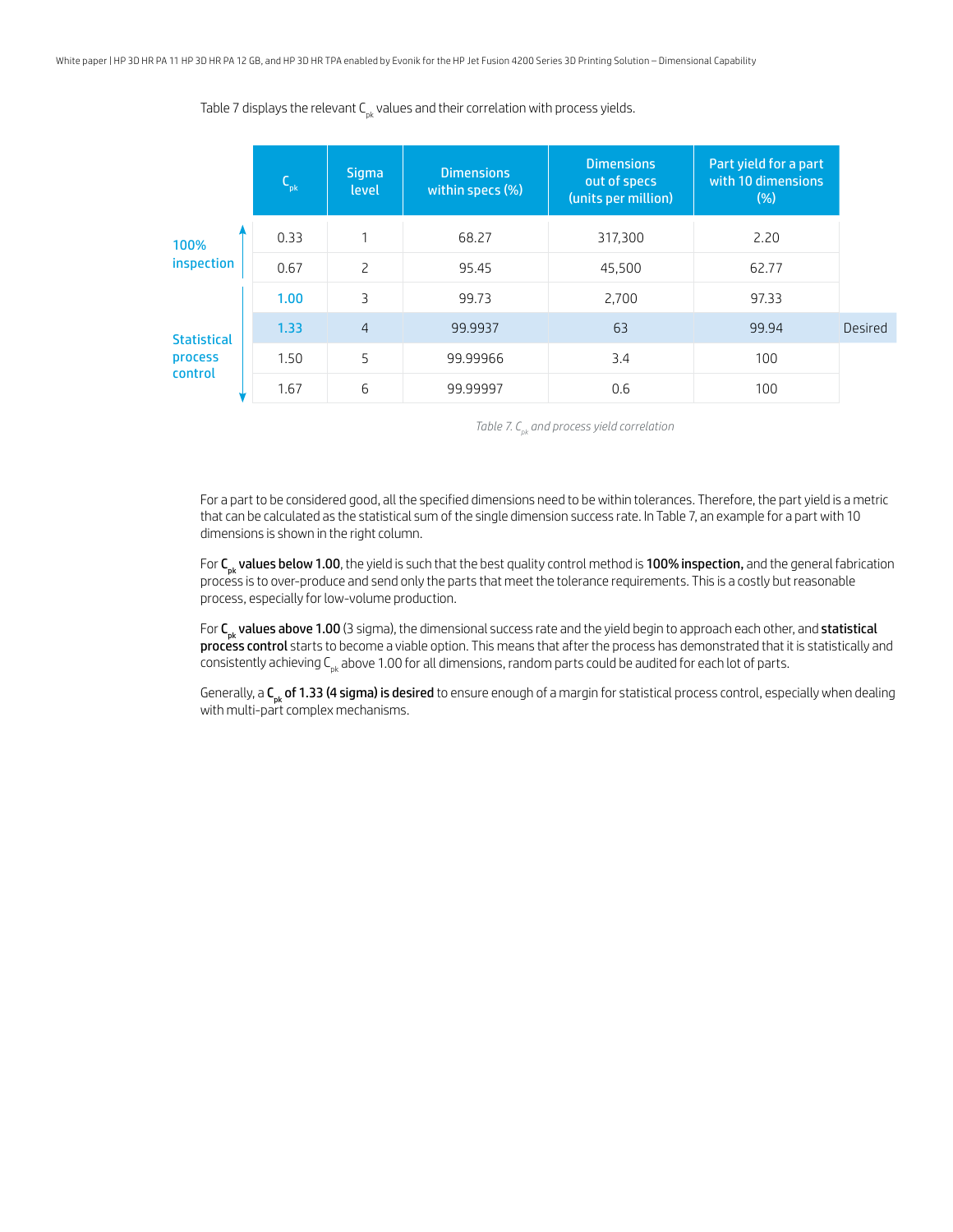## **Appendix 2: Dimensional requirements & IT grades**

The International Tolerance grades (IT grades) defined in ISO 286/ ANSI B4.2-1978 provide standardized tolerance ranges. The smaller the IT grade, the smaller the tolerance range, meaning better dimensional performance (less variability).

Each IT grade has a tolerance range that varies depending on the nominal value of the dimension. The larger the specified dimension, the larger the tolerance range for accuracy.

|                          | Dimension (mm)         | IT1            | IT <sub>2</sub> | IT3 | IT4 | IT <sub>5</sub> | IT <sub>6</sub> | IT7 | IT <sub>8</sub> | IT <sub>9</sub>  | <b>IT10</b> | <b>IT11</b> | <b>IT12</b> | <b>IT13</b> | IT14 | <b>IT15</b> |  |  |
|--------------------------|------------------------|----------------|-----------------|-----|-----|-----------------|-----------------|-----|-----------------|------------------|-------------|-------------|-------------|-------------|------|-------------|--|--|
| Above                    | Up to and<br>including |                |                 |     |     |                 | μm              |     |                 | Tolerance ranges |             |             | mm          |             |      |             |  |  |
| $\overline{\phantom{a}}$ | 3                      | 0.8            | 1.2             | 2   | 3   | $\overline{4}$  | 6               | 14  | 10              | 25               | 40          | 60          | 0.10        | 0.14        | 0.25 | 0.4         |  |  |
| 3                        | 6                      | 1              | 1.5             | 2.5 | 4   | 5               | 8               | 18  | 12              | 30               | 48          | 75          | 0.12        | 0.18        | 0.30 | 0.48        |  |  |
| 6                        | 10                     | 1              | 1.5             | 2.5 | 4   | 6               | 9               | 22  | 15              | 36               | 58          | 90          | 0.15        | 0.22        | 0.36 | 0.58        |  |  |
| 10                       | 18                     | 1.2            | 2               | 3   | 5   | 8               | 11              | 27  | 18              | 43               | 70          | 110         | 0.18        | 0.27        | 0.43 | 0.70        |  |  |
| 18                       | 30                     | 1.5            | 2.5             | 4   | 6   | 9               | 13              | 33  | 21              | 52               | 84          | 130         | 0.21        | 0.33        | 0.52 | 0.84        |  |  |
| 30                       | 50                     | 1.5            | 2.5             | 4   | 7   | 11              | 16              | 39  | 25              | 62               | 100         | 160         | 0.25        | 0.39        | 0.62 | 1.00        |  |  |
| 50                       | 80                     | $\overline{c}$ | 3               | 4   | 8   | 13              | 19              | 46  | 30              | 74               | 120         | 190         | 0.30        | 0.46        | 0.74 | 1.20        |  |  |
| 80                       | 120                    | 2.5            | $\overline{4}$  | 6   | 10  | 15              | 22              | 54  | 35              | 87               | 140         | 220         | 0.35        | 0.54        | 0.87 | 1.40        |  |  |
| 120                      | 180                    | 3.5            | 5               | 8   | 12  | 18              | 25              | 63  | 40              | 100              | 160         | 250         | 0.40        | 0.63        | 1.00 | 1.60        |  |  |
| 180                      | 250                    | 4.5            | 7               | 10  | 14  | 22              | 29              | 72  | 46              | 115              | 185         | 290         | 0.46        | 0.72        | 1.15 | 1.85        |  |  |
| 250                      | 315                    | 6              | 8               | 12  | 16  | 23              | 32              | 81  | 52              | 130              | 210         | 320         | 0.52        | 0.81        | 1.30 | 2.10        |  |  |
| 315                      | 400                    | 7              | 9               | 13  | 18  | 25              | 36              | 89  | 57              | 140              | 230         | 360         | 0.57        | 0.89        | 1.40 | 2.30        |  |  |
| 400                      | 500                    | 8              | 10              | 15  | 20  | 27              | 40              | 97  | 63              | 155              | 250         | 400         | 0.63        | 0.97        | 1.55 | 2.50        |  |  |
| 500                      | 630                    | 9              | 11              | 16  | 22  | 32              | 44              | 100 | 70              | 175              | 280         | 440         | 0.70        | 1.10        | 1.75 | 2.80        |  |  |

*Table 8. Standard international tolerance grades*



*Figure 5. Tolerance range vs. dimension length*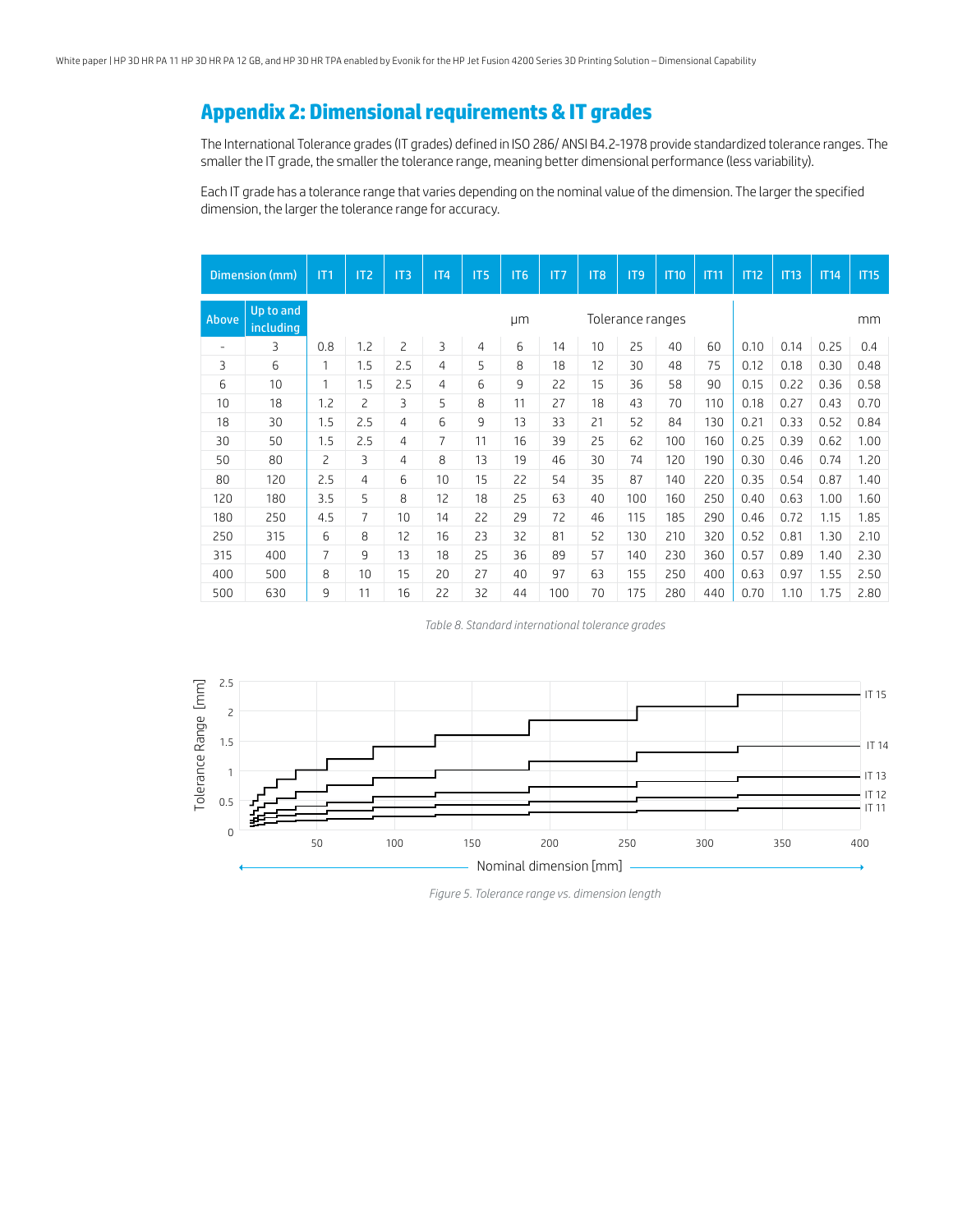IT grades provide a standardized reference to compare typical manufacturing process capability in terms of dimensional tolerance for a given dimension, as shown in Table 9.

|                 | Measuring tools |  |  |  |  |  |  |             |  | <b>Material</b>                    |  |  |  |  |                                   |       |    |     |
|-----------------|-----------------|--|--|--|--|--|--|-------------|--|------------------------------------|--|--|--|--|-----------------------------------|-------|----|-----|
| <b>IT Grade</b> |                 |  |  |  |  |  |  |             |  | 01 0 1 2 3 4 5 6 7 8 9 10 11 12 13 |  |  |  |  |                                   | $-14$ | 15 | -16 |
|                 |                 |  |  |  |  |  |  | <b>Fits</b> |  |                                    |  |  |  |  | Large manufacturing<br>tolerances |       |    |     |
|                 | <b>Better</b>   |  |  |  |  |  |  |             |  |                                    |  |  |  |  |                                   |       |    |     |

*Table 9. IT Grades for measuring tools & materials*